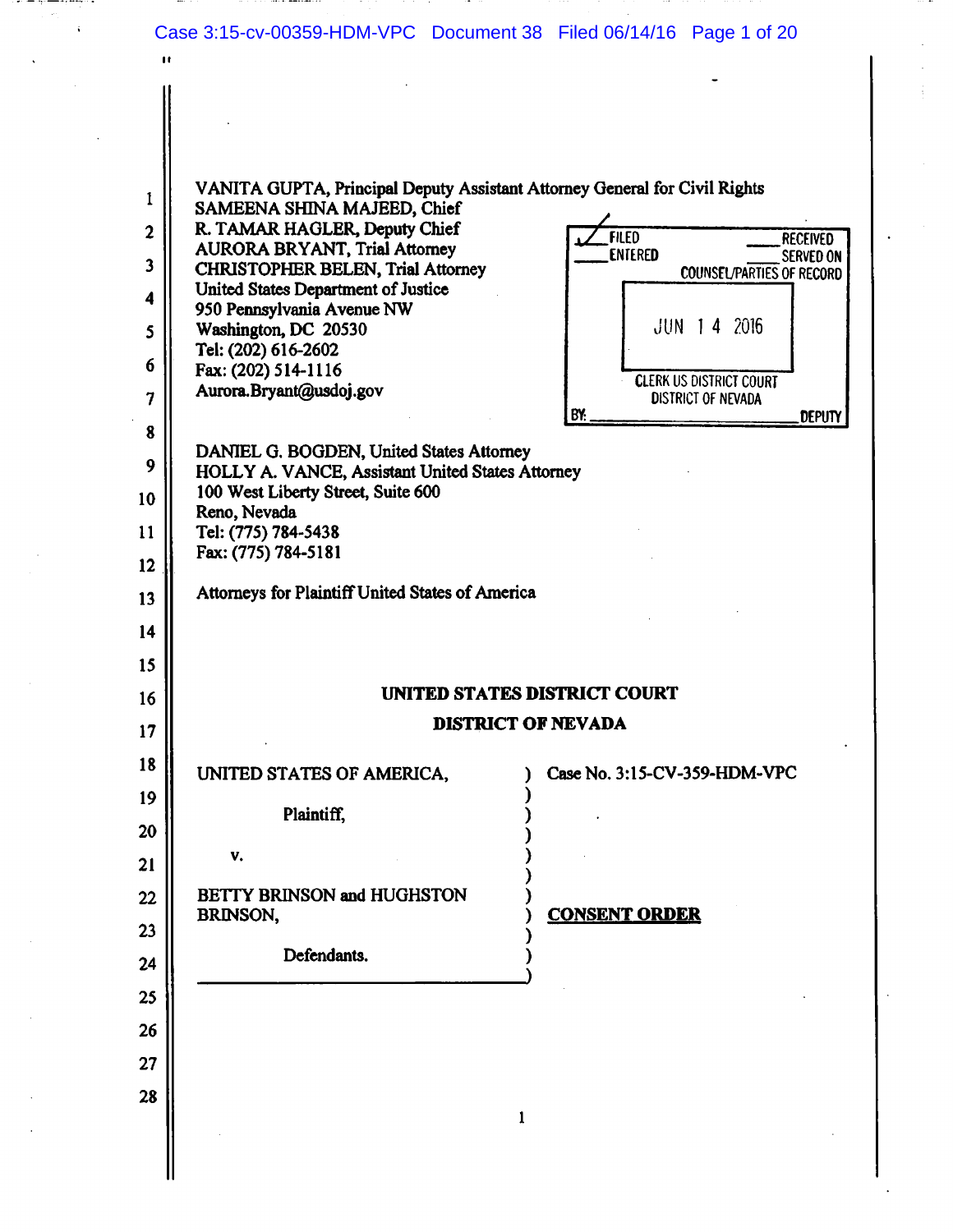$\mathbf{H}$ 

 $\mathbf{1}$ 

21

22

23

24

25

26

27

28

#### L. **BACKGROUND**

and a consequence of the second second and a second second and a second second a second and a second second a

 $\overline{2}$ 1. The United States initiated this action on July 10, 2015, on behalf of Barbie Tese  $\overline{\mathbf{3}}$ and Stephen Tese and their three minor children (the "Teses"), as well as other aggrieved 4 persons, pursuant to Title VIII of the Civil Rights Act of 1968, as amended by the Fair  $5<sup>5</sup>$ Housing Amendments Act of 1988 ("Fair Housing Act"), 42 U.S.C. §§ 3612(0) and 3614(a). 6 2. Defendants Betty Brinson and Hughston Brinson are residents of Nevada.  $\overline{7}$ Defendants own and/or manage residential rental units in and/or around Carson City, Nevada. 8  $9$  $3.$ The United States, in its Complaint, alleges that Defendants refused to rent a "3 or  $10<sub>1</sub>$ 5" bedroom house located on Caroline Street in Carson City, Nevada, to Barbie Tese and  $11$ Stephen Tese because they had children, in violation of 42 U.S.C.  $\S$  3604(a) and (c); and that  $12<sup>2</sup>$ Defendant Betty Brinson placed a series of printed and electronic advertisements indicating a  $13<sup>13</sup>$  $14$ preference against renting dwellings to families with children, constituting a pattern or 15 practice of resistance to the full enjoyment of rights granted by the Fair Housing Act, and/or a  $16<sup>2</sup>$ denial to a group of persons of rights granted by the Fair Housing Act that raises an issue of  $17$ general public importance. 18 The parties stipulate that this Court has subject matter jurisdiction over this action 19 4. 20 pursuant to 28 U.S.C. §§ 1331 and 1345, and 42 U.S.C. §§ 3612(0) and 3614(a).

5. In an effort to avoid costly litigation, the parties have voluntarily agreed, as indicated by the signatures below, to resolve the United States' claims against Defendants without the necessity of a hearing on the merits and without admission of liability or wrongdoing on the part of Defendants.

 $\overline{2}$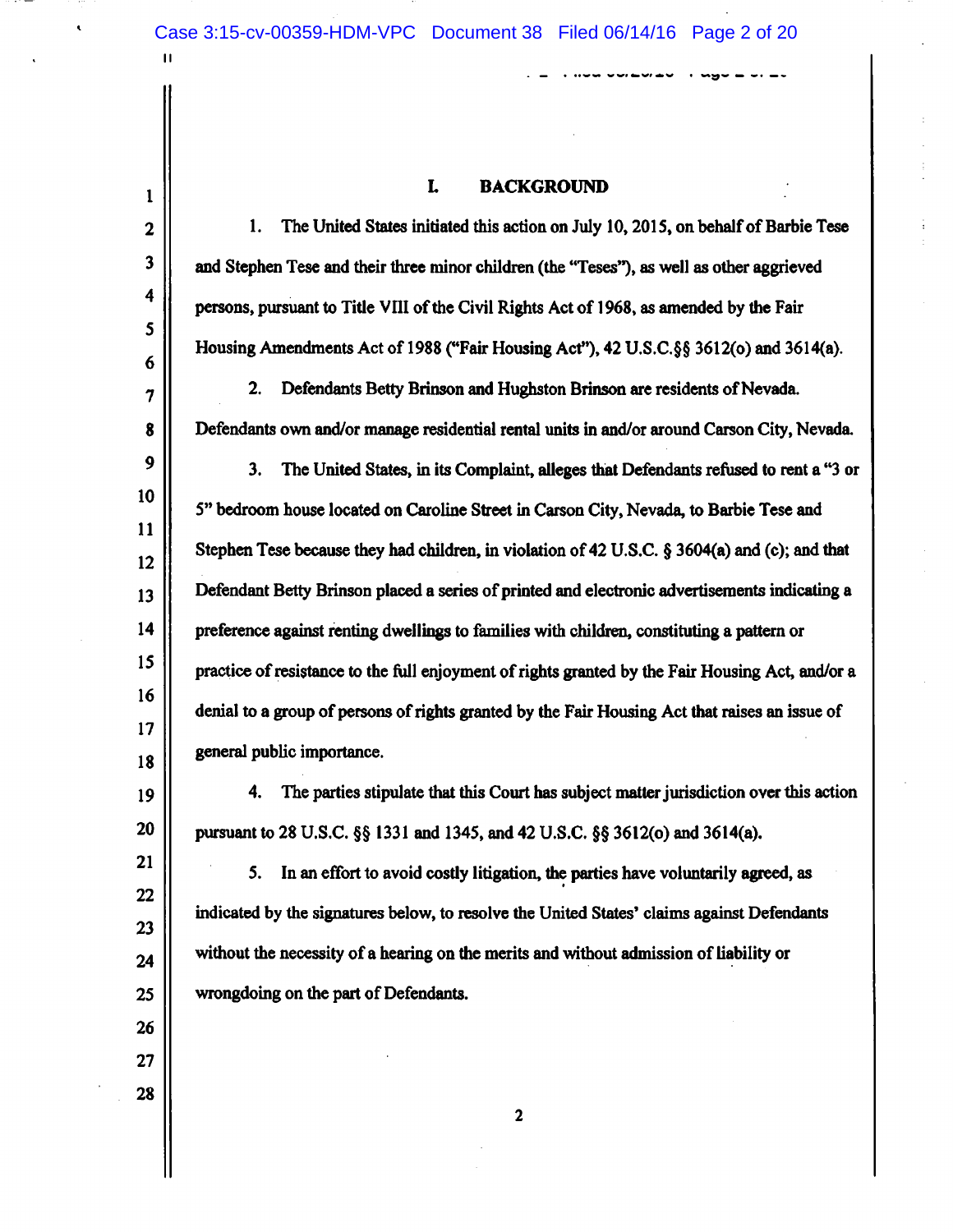11.

 $\mathbf{1}$ 

 $\mathbf{2}$ 

3

4

5

6

 $\overline{7}$ 

8

9

10

11

 $12$ 

13

14

15

16

 $17$ 

18

19

20

21

22

23

24

25

26

27

28

### Wherefore, it is ORDERED, ADJUDGED, and DECREED:

#### П. **GENERAL INJUNCTION**

6. Defendants, along with their agents, employees, successors, and all persons in active concert with Defendants in their ownership, operation, or management of rental housing, are enjoined from:

> refusing to rent after the making of a bona fide offer, or refusing to a. negotiate for the rental of, or otherwise making unavailable or denying, a dwelling to any person because of familial status in violation of 42 U.S.C. §  $3604(a)$ ; and

making, printing, or publishing, or causing to be made, printed, or C. published any notice, statement, or advertisement with respect to the rental of a dwelling that indicates any preference, limitation, or discrimination based on familial status in violation of 42 U.S.C. § 3604(c).

7. Upon entry of this Consent Order, Defendants shall implement the Non-Discrimination Policy appearing at Appendix A at all properties owned and/or managed, in full or in part, by any Defendant.

> Ш. NOTICE OF NON-DISCRIMINATION POLICY

8. Within thirty (30) days of the date of entry of this Consent Order, Defendants shall take the following steps to notify the public of their non-discrimination policy:

Post and prominently display in all offices or areas Defendants may a. currently or subsequently use for the rental of dwellings, a sign no smaller than ten  $(10)$  inches by fourteen  $(14)$  inches indicating that all dwellings are available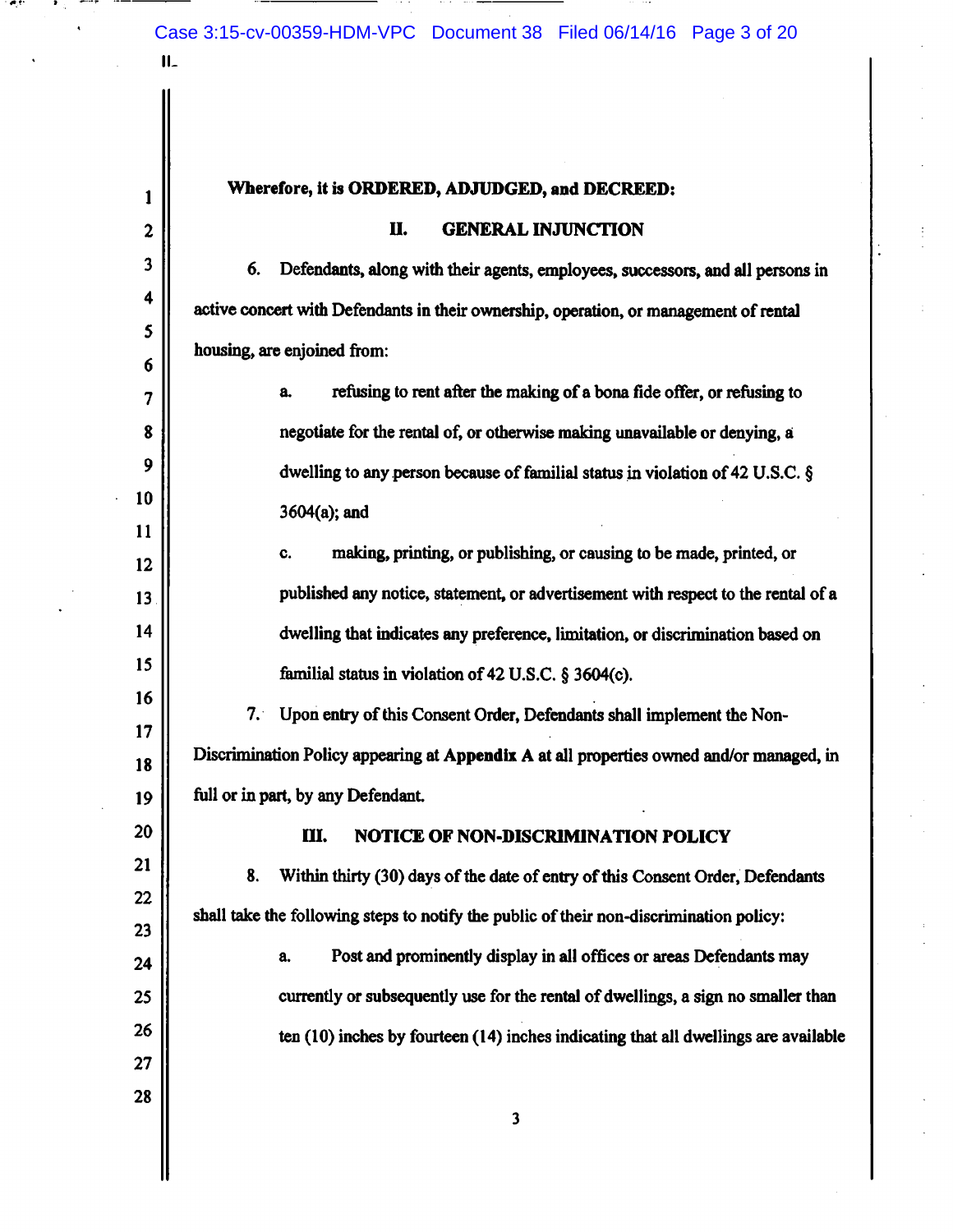Ľ

 $\mathbf{1}$ 

 $\mathbf{2}$ 

 $\overline{\mathbf{3}}$ 

4

5

6

 $\overline{\mathbf{z}}$ 

8

9

10

 $11$ 

 $22$ 

28

for rental on a nondiscriminatory basis. A poster that comports with 24 C.F.R. Part 110 will satisfy this requirement.

b. Include the following written statement in all advertisements for rentals, including advertisements in newspapers, Internet web pages, flyers, handouts, telephone directories and other written materials, and on all rental applications and all leases: "We are an equal opportunity housing provider. We do not discriminate on the basis of race, color, religion, sex, disability, familial status (having children under age 18), or national origin."

#### IV. **MANDATORY TRAINING**

 $9<sub>r</sub>$ Within ninety (90) days after the entry of this Consent Order, Defendants Betty 12 Brinson and Hughston Brinson, and any individual who works with or for either Defendant  $13$  $14$ performing advertisement, rental, management, and/or administrative duties with respect to 15 the rental of housing owned and/or managed by either Defendant shall attend an educational 16 program offering instruction regarding their obligations under this Order and the federal Fair  $17$ Housing Act. Defendants shall pay the cost of this educational program. The United States 18 19 shall review and approve the content and form of the program. The trainer or training entity 20 shall be qualified to perform such training, independent of Defendants and their counsel, and 21 approved in advance by the United States.

10. Any individuals hired or contracted to work with or for either Defendant who will 23 perform advertisement, rental, management, and/or administrative duties with respect to the 24 rental of housing owned and/or managed by either Defendant shall attend the fair housing 25 26 training program described in the above paragraph within thirty (30) days of the start of their 27 employment or contract. Defendants shall bear any costs associated with this training.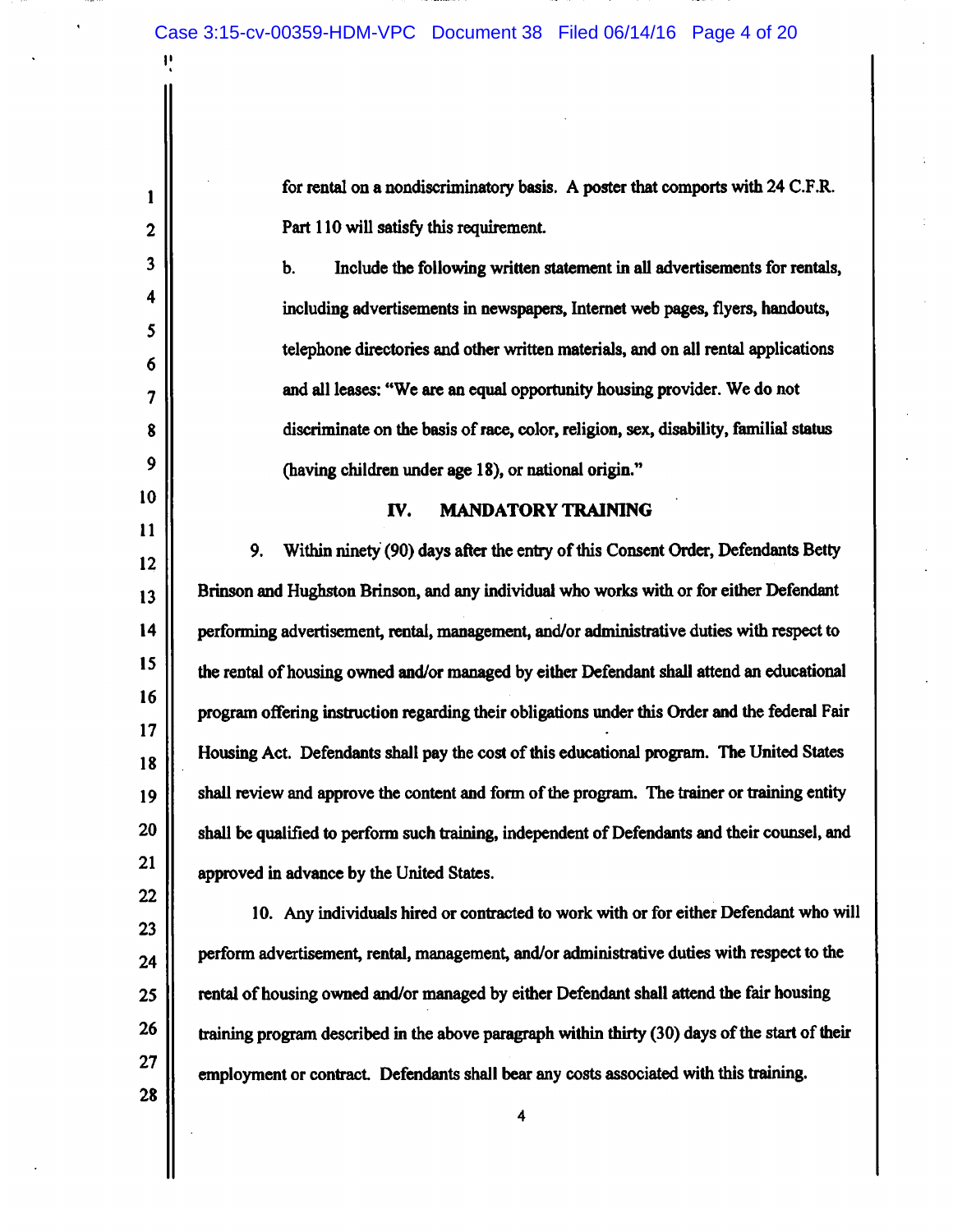11. Within ten (10) days of completing the educational program described in the above paragraphs in this section, each individual shall certify that he or she has participated in the educational training program, and understands and acknowledges his or her duties and responsibilities under this Order and the federal Fair Housing Act, by completing an acknowledgement in the form of Appendix B to this Order.

 $\ldots = \ldots = -$ 

 $\overline{\mathcal{L}}$ 

 $\mathbf{1}$ 

 $\overline{2}$ 

 $\overline{\mathbf{3}}$ 

4

 $5<sup>5</sup>$ 

6

22

23

26

27

28

#### REPORTING AND RECORD-KEEPING REQUIREMENTS V.

12. Within one hundred twenty (120) days of the date of entry of this Consent Order, 8 9 and thereafter on the anniversary of the date of the entry of this Order, Defendants shall 10 submit to counsel for the United States a compliance report, except that the final report shall 11 be submitted sixty (60) days prior to the expiration of this Order.<sup>1</sup> The compliance report  $12$ shall include: (a) copies of any training certifications completed as required by  $\S \mathbb{N}$ , supra;  $13$  $14$ (b) copies of any advertising for rental housing owned and/or managed by Defendants in 15 newspapers, in telephone directories, on radio or television, on the Internet, or in other media 16 published since entry of this Order, or the submission of the prior compliance report; and (c) 17 photographs showing the Non-Discrimination Policy posted as required by § III, supra. 18 13. Defendants shall notify counsel for the United States in writing within fifteen (15) 19 20 days of receipt of any written or oral complaint against any Defendant regarding housing  $21$ 

discrimination. If the complaint is written, Defendants shall provide a copy of it with the notification. The notification shall include the full details of the complaint, including the

<sup>1</sup> All correspondence required to be sent to the United States under the provisions of this Order 24 shall be sent to: Chief, Housing and Civil Enforcement Section, Civil Rights Division, U.S. Department of Justice, Attn: DJ 175-46-137, at the following address: 25

Regular U.S. Mail: 950 Pennsylvania Avenue, NW - NWB Washington, D.C. 20530 1800 G Street, NW **Overnight Mail: Suite 7002** Washington, D.C. 20006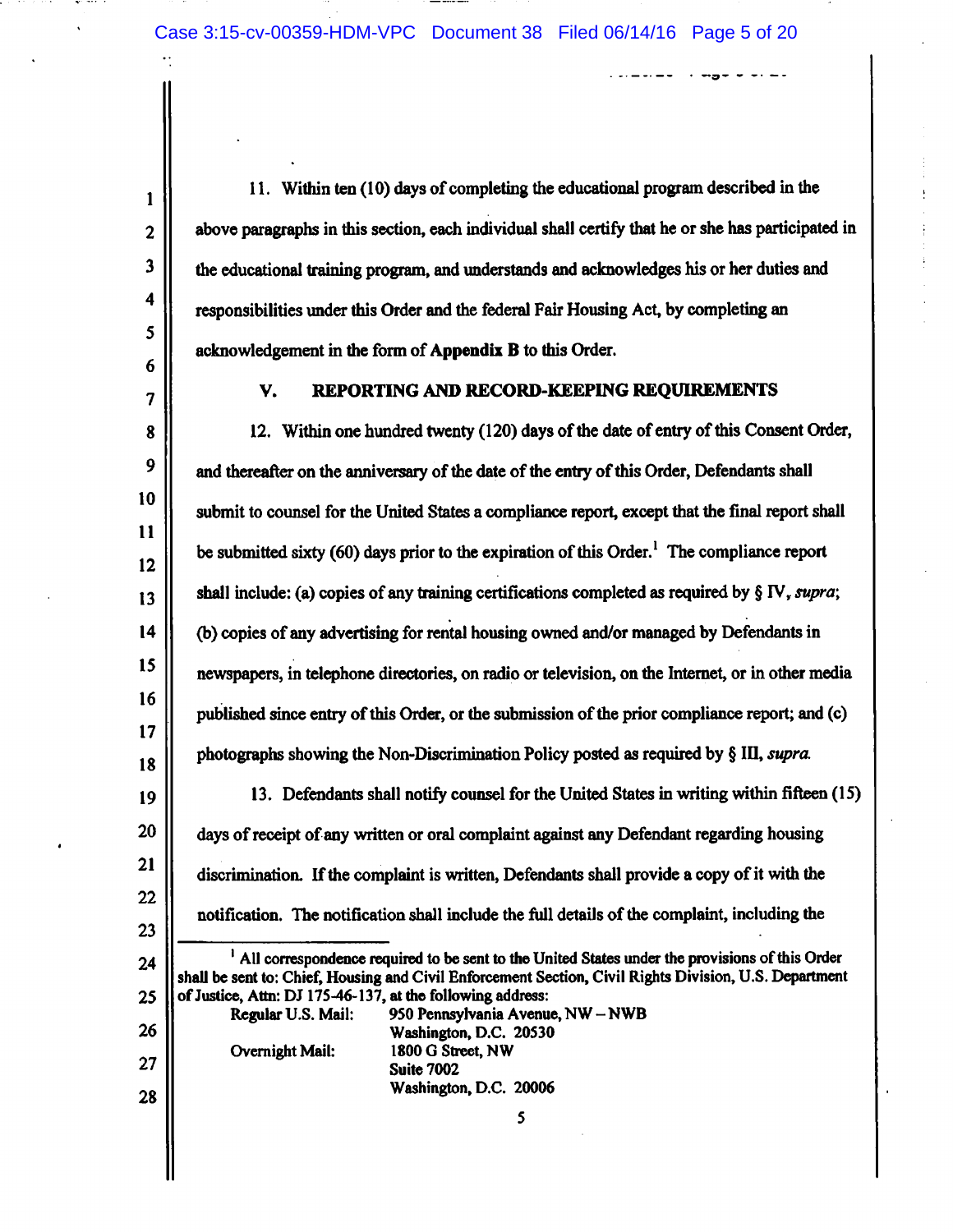complainant's name, address, and telephone number. Defendants shall promptly provide the United States all information responsive to any request pertaining to any such complaint, and shall inform the United States in writing within fifteen (15) days of the terms of any resolution of such complaint.

 $\mathbf{r}$  as  $\mathbf{u}$  representation of  $\mathbf{r}$  and observate and

14. Defendants shall preserve all records related to this Order and to the rental housing they own and/or manage. Such documents include, but are not limited to, advertisements, applications, leases, and tenant files. Upon reasonable notice to Defendants, Defendants shall permit representatives for the United States to inspect and copy any records related to this Order so as to determine compliance with the Order; provided, however, that the United States shall endeavor to minimize any inconvenience to Defendants.

15. The United States may take steps to monitor Defendants' compliance with the Consent Order including, but not limited to, conducting fair housing tests at the rental housing owned and/or managed by Defendants to determine if Defendants are violating any part of this Order.

17 18

19

20

21

22

23

24

25

 $\mathbf{1}$ 

 $\overline{2}$ 

 $\overline{\mathbf{3}}$ 

4

5

6

 $\overline{7}$ 

8

9

10

11

12

13

 $14$ 

15

16

#### VL ACQUISITION OR TRANSFER OF INTEREST IN DWELLINGS

16. Any Defendant who acquires a direct or indirect ownership interest in, or management control over, a residential rental property shall notify counsel for the United States within ten (10) days of that acquisition, by facsimile<sup>2</sup> or email<sup>3</sup>, and by mail. Any such rental and any associated individuals involved in the rental or management of such rental shall be covered by the terms of this Order.

 $<sup>2</sup>$  Notice via facsimile is to be sent to (202) 514-1116. Any submission must reference the case</sup> 26 name ("United States v. Brinson") and/or DJ 175-46-137.

 $27$ <sup>3</sup> Notice via email is to be sent to undersigned counsel for the United States, unless otherwise directed. 28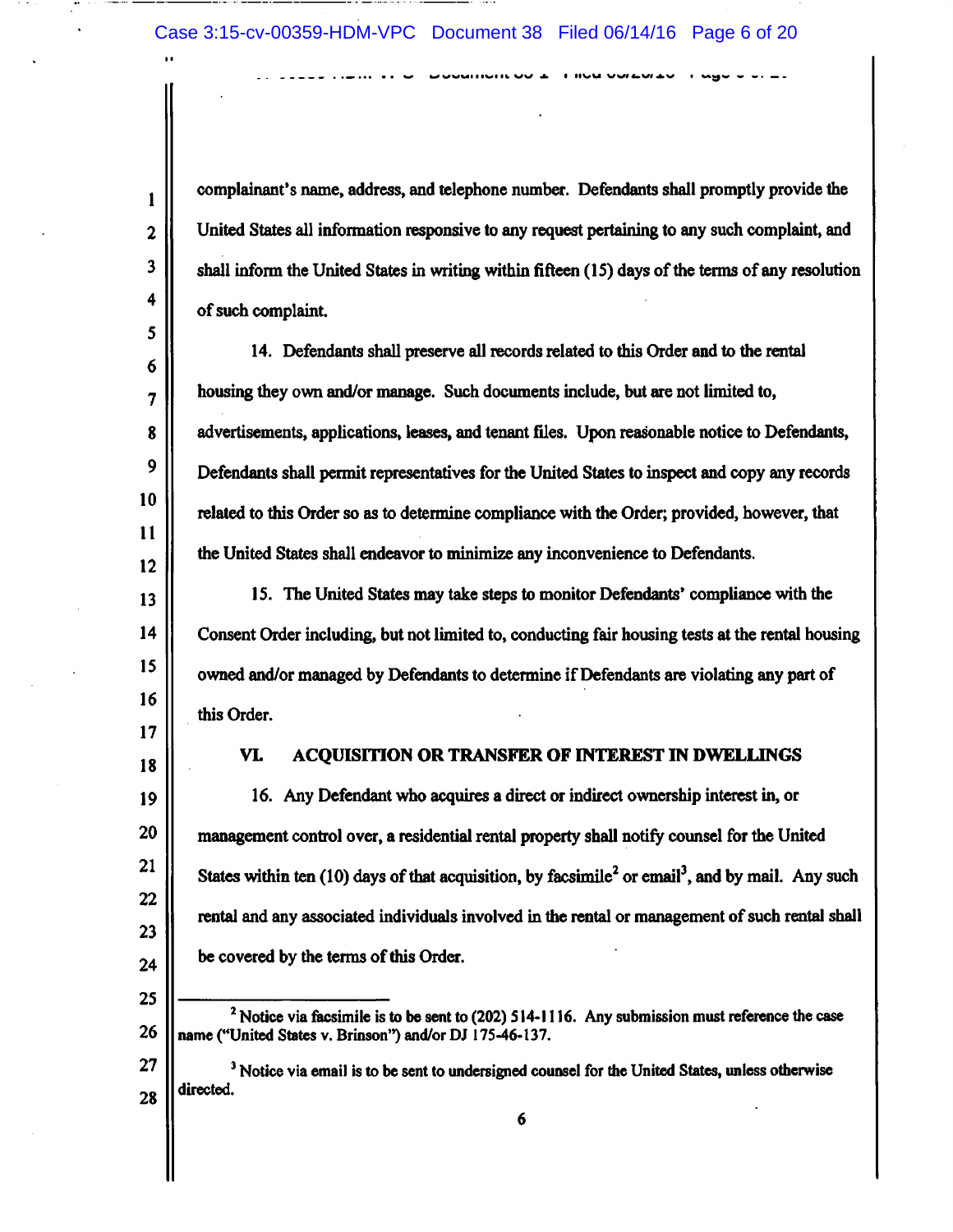$\mathbf{1}$ 

 $\overline{2}$ 

 $\overline{\mathbf{3}}$ 

4

5

6

7

8

9

10

11

12

13

14

15

16

17

18

19

20

21

22

23

24

25

26

 $27$ 

28

**DUURINGIR OUTLET HIGH CONTRACT TO A SHOW FOR EV** 

17. If at any time while this Consent Order remains in effect, any Defendant decides to sell or otherwise transfer the entirety of their interest in any rental property owned and/or managed, in full or in part, by either Defendant, to a bona-fide third-party purchaser in an arm's length transaction, Defendant shall take the following steps:

> At least thirty (30) days prior to completion of the sale or transfer, provide a. the United States written notice of the Defendant's intent to sell or otherwise transfer interest in the property or management services thereof, including the prospective transferee's name, address and telephone number;

Within thirty (30) days following completion of the sale or other transfer, b. the Defendant shall provide the United States a copy of the documents memorializing the transfer in interest of the property;

If Defendants comply with Paragraph 17 a-b, and transfer all ownership, C. management, or other financial interest to one or more properties covered by this Order to an arms-length purchaser or other transferee, then Defendants shall thereafter be relieved of obligations under this Consent Order with respect to the those dwelling units or property in which all interest was so transferred. Defendants remain bound by Sections II (General Injunction), VII (Monetary Payment), VIII (Civil Penalty), and IX (Settlement Fund).

For purposes of this Order, "arms-length transaction" is defined as a d. transaction that has been arrived at in the marketplace between independent, nonaffiliated persons, unrelated by blood or marriage, with opposing economic interests regarding that transaction. If the proposed transfer of interest is not an arms-length transaction, the Defendants shall remain jointly and severally liable,

 $\overline{7}$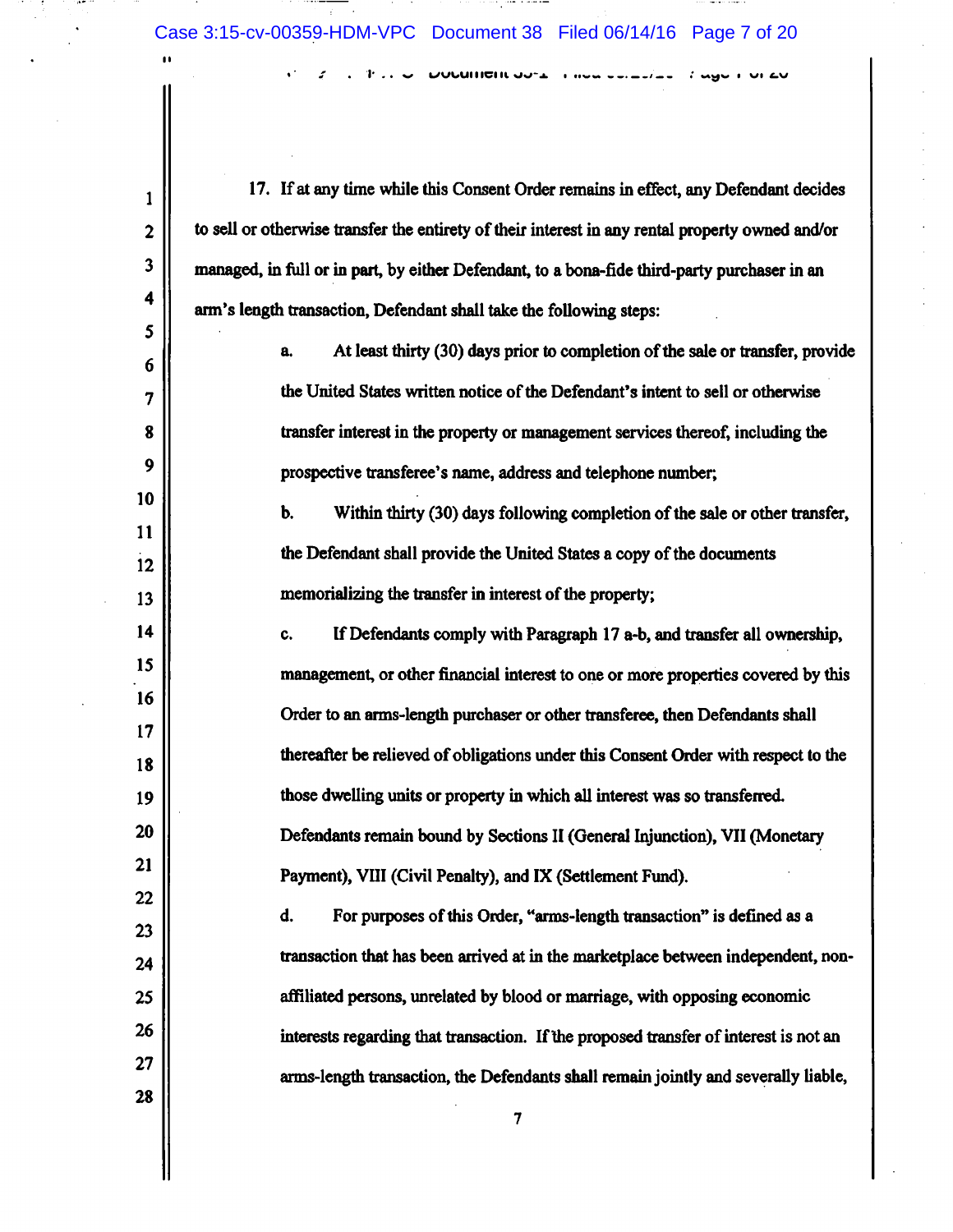along with the purchaser or other transferee, for the obligations or violations of this Order for its duration.

#### VII. **MONETARY RELIEF**

18. Defendants shall pay a total sum of \$14,000 (fourteen thousand dollars) in settlement of the case to Barbie Tese, Stephen Tese, and the three Tese minor children. Within sixty (60) days of the date of the entry of this Order, Defendants shall deliver checks payable pursuant to the written instructions to be provided by counsel for the United States to Holly A. Vance, Assistant United States Attorney, 100 West Liberty Street, Suite 600, Reno, Nevada 89501.

19. Upon receipt of the checks, the United States shall send to Defendants executed releases (attached as Appendix C) of all claims, legal or equitable, that Barbie Tese, Stephen Tese, and their three minor children may have against Defendants relating to the claims asserted in this lawsuit, and shall thereafter deliver the checks to the Teses.

### VIII. SETTLEMENT FUND

20. Within sixty (60) days of the date of entry of this Consent Order, Defendants shall deposit in an interest-bearing escrow account the total sum of \$10,000 (ten thousand dollars) for the purpose of compensating the aggrieved persons whom the Court determines were harmed by the Defendant or Defendants' discriminatory practices (hereinafter "aggrieved persons"). This money shall be referred to as the "Settlement Fund."

21. Any interest accruing to the fund shall become a part of the Settlement Fund and be utilized as set forth herein.

22. All expenses related to the establishment of the account referenced in paragraph 20, supra, shall be borne by the Defendants.

 $\mathbf{1}$ 

 $\overline{2}$ 

3

4

5

6

 $\overline{7}$ 

8

 $9$ 

10

11

12

13

14

15

16

17

18

19

20

21

22

23

24

25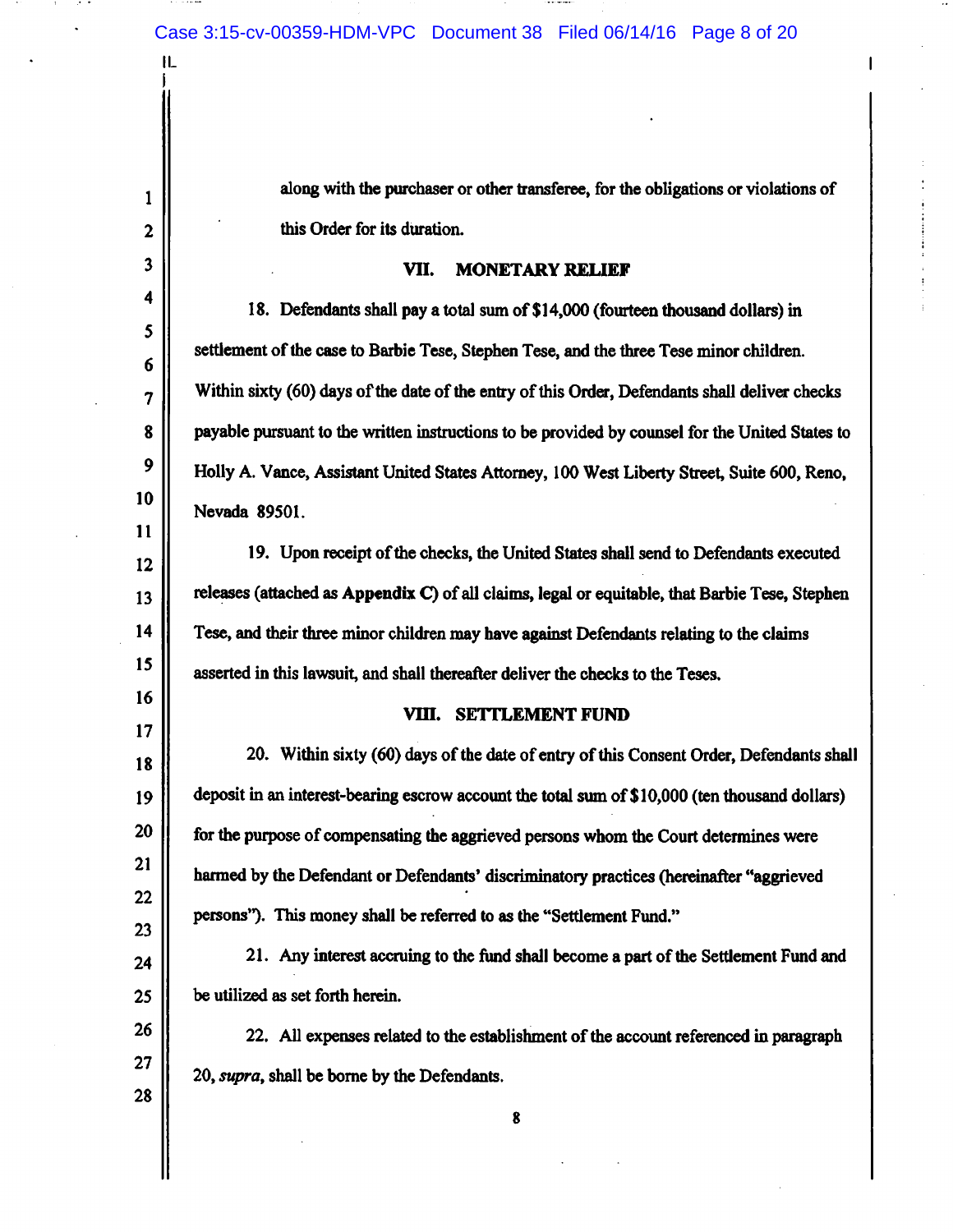$\mathbf{1}$  $\overline{2}$ 

3

4

5

 $6\phantom{1}$ 

 $\overline{7}$ 

8

9

10

11

 $12$ 

13

 $14$ 

15

16

 $17$ 

18

19

20

21

 $22$ 

23

24

25

26

27

28

 $23.$ Within thirty (30) days after the entry of this Order, Defendants shall publish the notice set forth in Appendix D in the Nevada Appeal. This notice shall be no smaller than 3 columns by 6 inches and shall be published on three occasions in the classifieds section. The publication dates shall be separated from one another by at least 21 days, and at least 2 of the publication dates shall be Sunday. All of the costs associated with this notice, its publication, and distribution shall be borne by Defendants.

24. Within thirty (30) days after the entry of this Order, Defendants shall provide a copy of the notice set forth in Appendix D to all current residents of all residential rental properties owned and/or managed in full or in part by any defendant, since January 1, 2006, and former residents to the extent Defendants have their contact information. To the extent a former resident is deceased, or a current resident is incapacitated, Defendants shall send a copy of the notice set forth in Appendix D to the last known next of kin or other responsible party identified in Defendants' records.

25. Within thirty (30) days after the entry of this Order, Defendants shall make available to the United States for inspection and copying all resident records for of all residential rental properties owned and/or managed in full or in part by any defendant, since January 1, 2006, for the United States' use in identifying potential aggrieved persons. Such records shall include, but not be limited to, records relating to resident complaints and records relating to lease violations involving children.

26. Nothing in this Order shall preclude the United States from making its own efforts to locate and provide notice to potential aggrieved persons (such as conducting door-to-door interviews of current residents).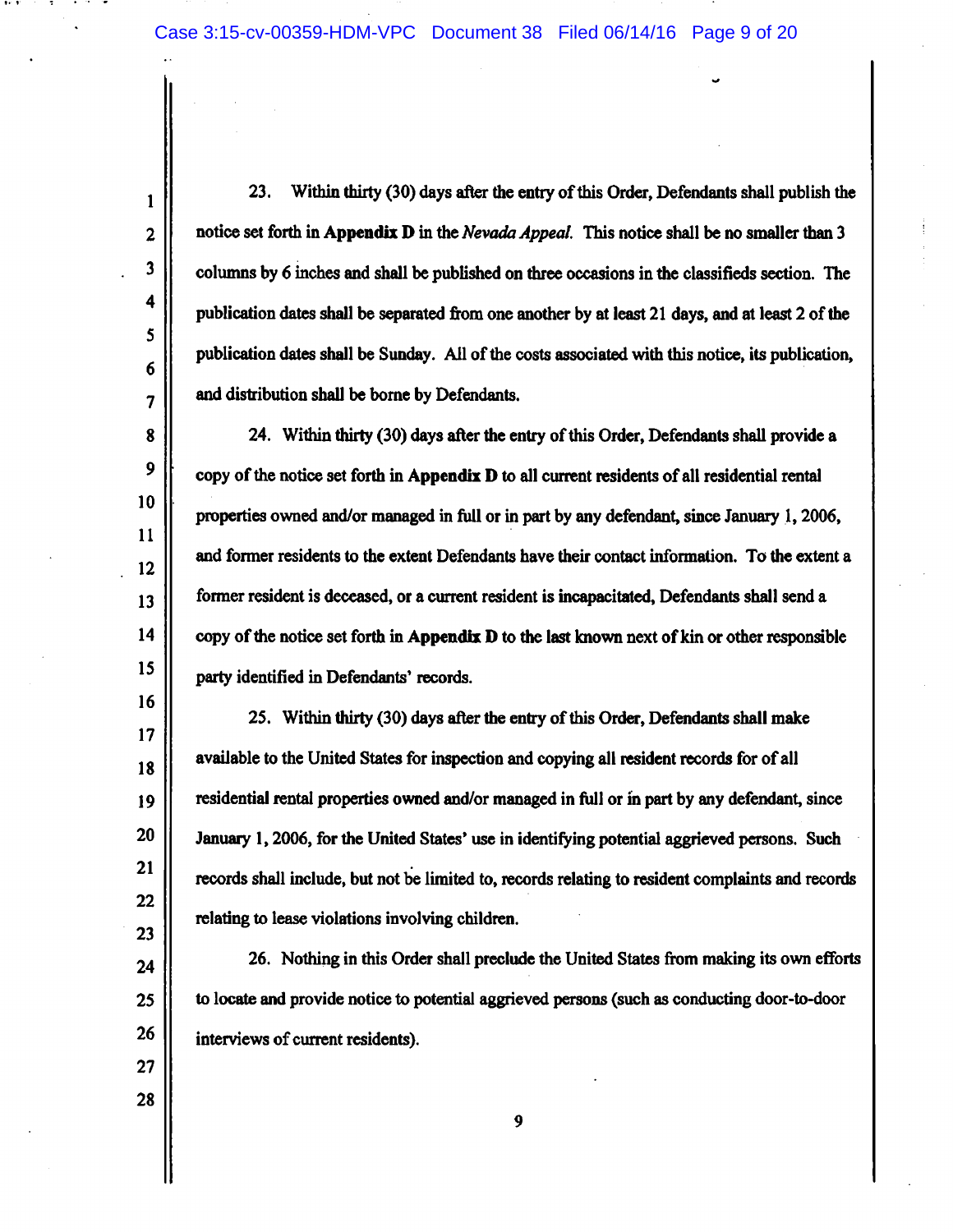27. Within 180 days of the entry of this Consent Order, the United States shall make a  $\mathbf{1}$ determination as to which additional persons are aggrieved and an appropriate amount of  $\overline{2}$  $\overline{\mathbf{3}}$ damages that should be paid to each aggrieved person. Defendants shall permit the United 4 States, upon reasonable notice, to review and copy any records that may facilitate its  $\mathsf{S}$ determinations regarding the claims of allegedly aggrieved persons. The United States will 6 inform Defendants in writing of its determinations, and provide a copy of a sworn declaration  $\boldsymbol{7}$ 8 from each aggrieved person setting forth the factual basis of the claim. With respect to any 9 identified aggrieved persons, Defendants shall have 14 days to review the declarations and 10 provide to the United States any documents or information that they believe may refute the 11 claims. After considering such documents and/or information, the United States will make the 12 final decision regarding the identity of, and amount payable to each aggrieved person, and 13  $14$ give notice of the distribution to the Court. Within ten (10) days after the filing of the notice 15 of distribution, the Defendants shall deliver to the United States checks payable to the 16 aggrieved persons in the amount listed in the notice of distribution, provided the aggrieved 17 person has executed a release in the form of Appendix C. 18

28. In no event shall the aggregate of all such checks exceed the amount of the Settlement Fund, including any accrued interest.

19

20

21 29. In the event that less than the total amount in the Settlement Fund including  $22$ accrued interest is distributed to persons deemed aggrieved by the United States, the Court  $23$ shall order the remainder of the Settlement Fund to be distributed to a qualified 24 25 organization(s) for the purpose of conducting fair housing enforcement or educational 26 activities in the Reno and Carson City, Nevada areas. Before selecting the qualified  $27$ organization(s), the Defendants will obtain a proposal from the organization(s) on how the 28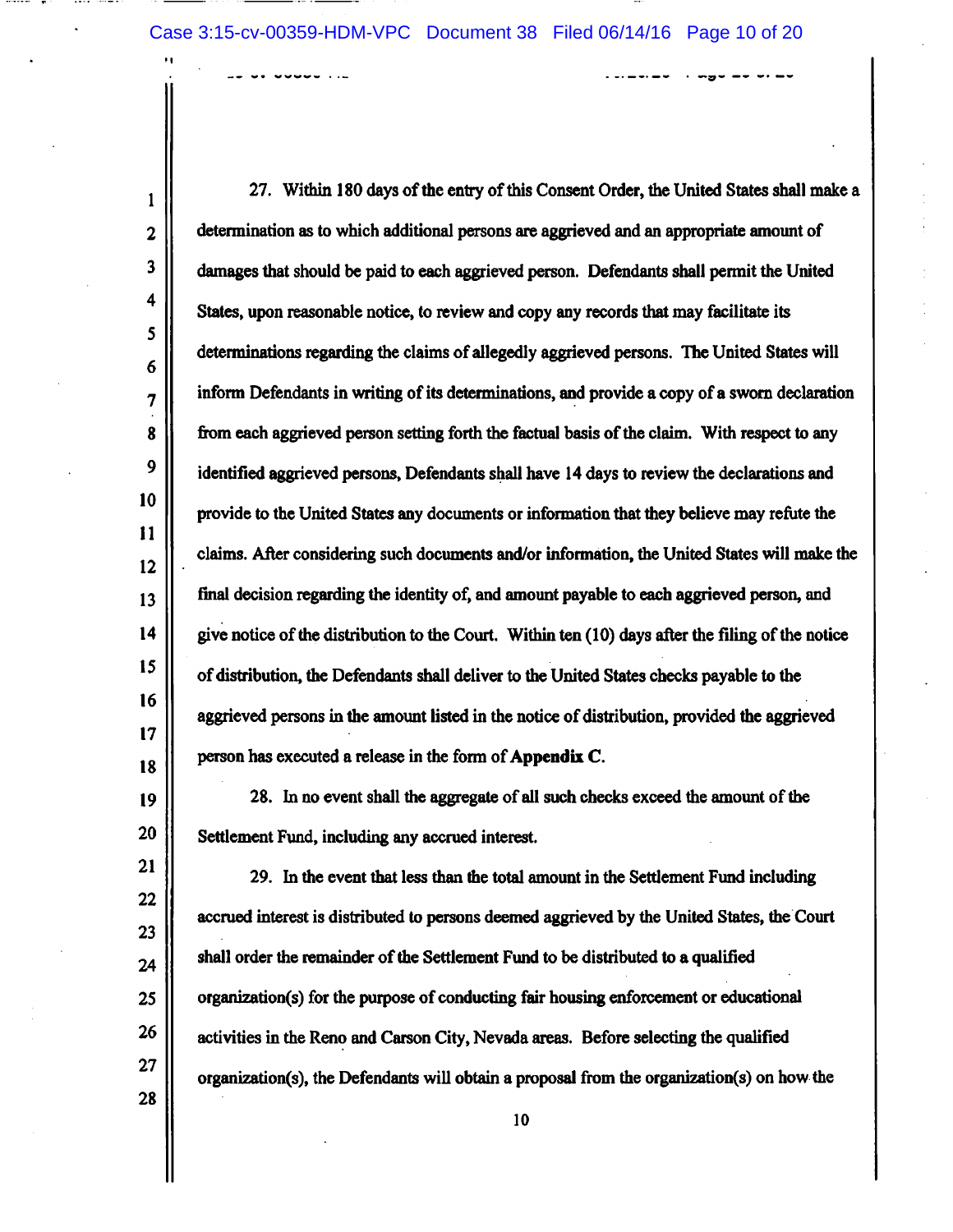$\mathbf{1}$ 

 $\overline{2}$ 

 $\overline{\mathbf{3}}$ 

4

5

6

 $\overline{\mathbf{z}}$ 

8

9

10

11

 $12 \,$ 

13

14

15

16

17

18

19

20

21

22

23

24

25

26

 $27$ 

28

funds will be used consistent with the above-stated purpose, submit such proposal to the United States, and consult with and obtain the non-objection of the United States. The United States and the Defendants may request modification of the proposal before approving the organization(s). The parties shall thereafter seek approval from the Court to distribute the remaining funds to the qualified organization(s). The qualified organization(s) receiving the funds shall submit to the United States and Defendants a detailed report on how the funds are utilized within one year of receipt of funds, and every year thereafter until the funds are exhausted.

#### IX. **CIVIL PENALTY**

30. Within sixty (60) days of the date of entry of this Consent Order, Defendants shall pay a total of \$12,000 (twelve thousand dollars) to the United States as a civil penalty, pursuant to 42 U.S.C.  $\S 3614(d)(1)(C)$ . The payment shall be in the form of an electronic funds transfer pursuant to written instructions to be provided by the United States.

31. In the event that any Defendant or any of their officers, agents, or employees is found liable for any future violation of the Fair Housing Act, such violation shall constitute a "subsequent violation" pursuant to 42 U.S.C.  $\S$  3614(d)(1)(C)(ii).

#### X. **SCOPE AND DURATION OF CONSENT ORDER**

32. The provisions of this Consent Order shall apply to Defendants, their employees, agents, successors, and all persons acting in active concert or participation with them.

33. This Order is effective immediately upon its entry by the Court and shall remain in effect for five (5) years from the date of entry.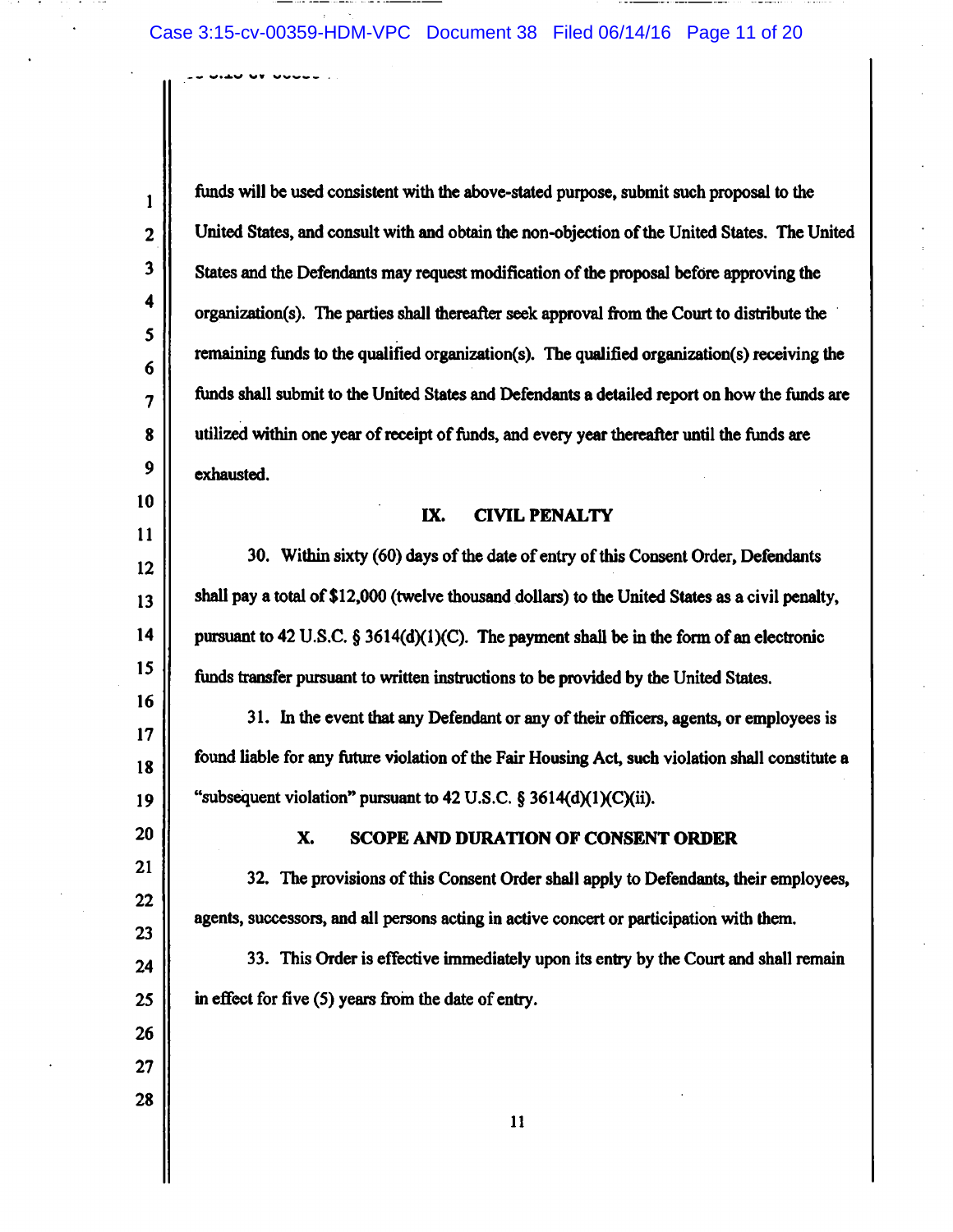u.

 $\mathbf{1}$ 

 $\overline{2}$ 

 $\overline{\mathbf{3}}$ 

4

5

6

7

8

9

10

11

 $12$ 

13

14

15

16

 $17$ 

18

19

20

21

22

23

 $24$ 

28

34. The Court shall retain jurisdiction over this action for all purposes related to the enforcement of this Order throughout its term, after which time the case shall be dismissed with prejudice.

35. The United States may move the Court to extend the period in which this Order is in effect if it believes that any Defendant has likely violated one or more terms of this Order or if the interests of justice otherwise require an extension.

36. The parties to this Order shall endeavor in good faith to resolve informally any differences regarding interpretation of and compliance with this Order prior to bringing such matters to the Court for resolution. However, in the event that any Defendant either fails to perform in a timely manner any act required by this Order or acts in violation of any provision of this Order, the United States may move the Court to impose any remedy authorized by law or equity, including, but not limited to, an order requiring performance or non-performance of certain acts and an award of any damages and costs that may have been occasioned by Defendant's action or inaction.

37. Any time period set forth within this Order for the performance of any act may be changed by written agreement of the parties without Court approval.

#### XI. **COSTS OF LITIGATION**

38. All parties shall be responsible for their own attorney's fees and costs associated with this action.

#### XII. **TERMINATION OF LITIGATION HOLD**

39. The parties agree that, as of the date of the entry of this Order, litigation is not 25 26 "reasonably foreseeable" concerning the matters described in Paragraphs 1-4. To the extent  $27$ that either party previously implemented a litigation hold to preserve documents,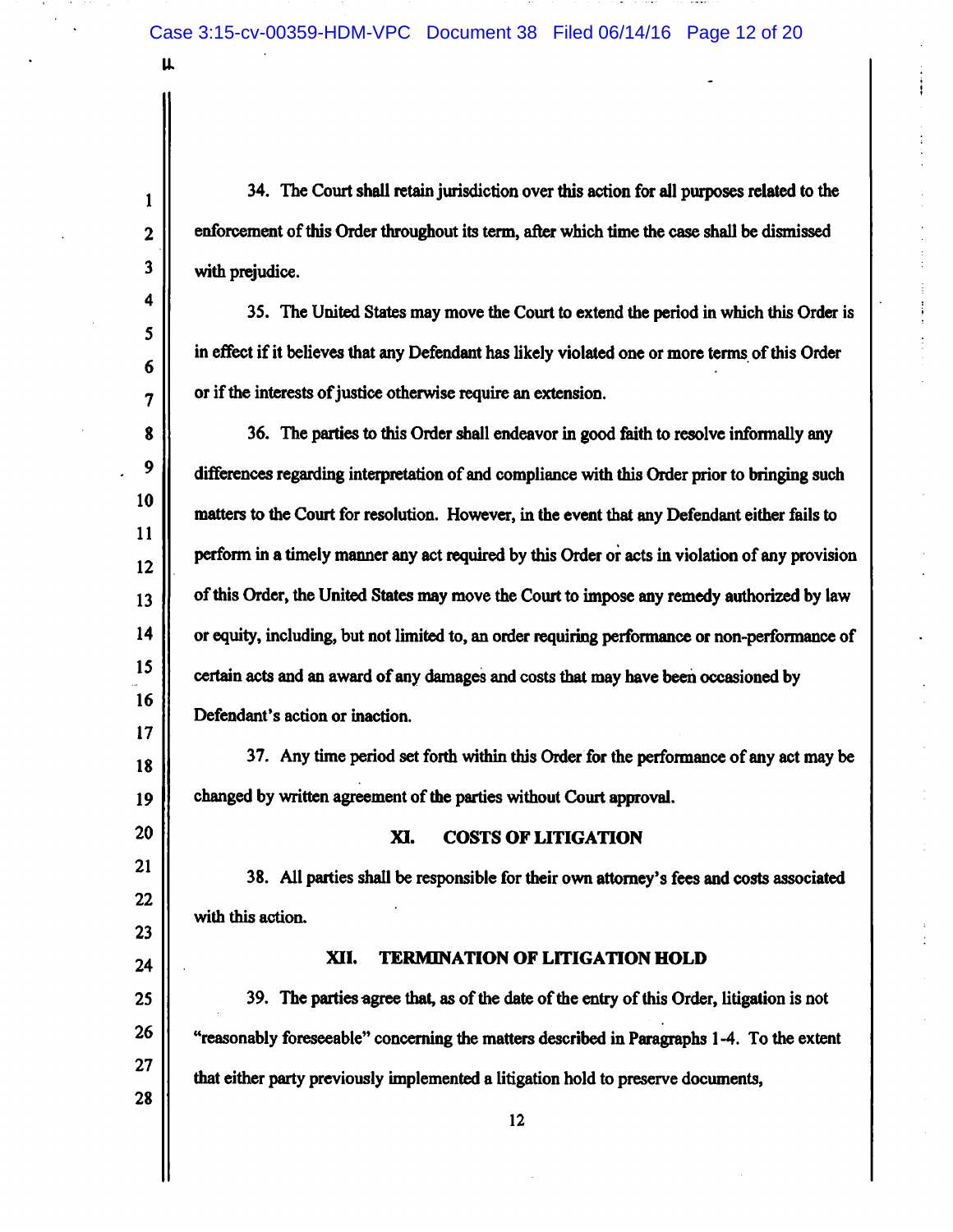Case 3:15-cv-00359-HDM-VPC Document 38 Filed 06/14/16 Page 13 of 20 'ኔ-UNG TO NI TO electronically stored information, or things related to the matters described in Paragraphs 1-4,  $\mathbf{1}$  $\overline{\mathbf{c}}$ the party is no longer required to maintain such a litigation hold. Nothing in this paragraph  $\mathbf{3}$ relieves either party of any other obligations imposed by this Consent Order.  $\ddot{\mathbf{4}}$  $\mathsf{S}$ 2016  $6\phantom{1}$  $\overline{7}$ 8 WARD D. MCKIBBEN ORABLE HO  $\mathbf{9}$ UNITED STATES DISTRICT JUDGE **DISTRICT OF NEVADA** 10 11 12 13 14 15 16 17 18 19 20 21 22 23  $24$ 25 26 27 28  $13$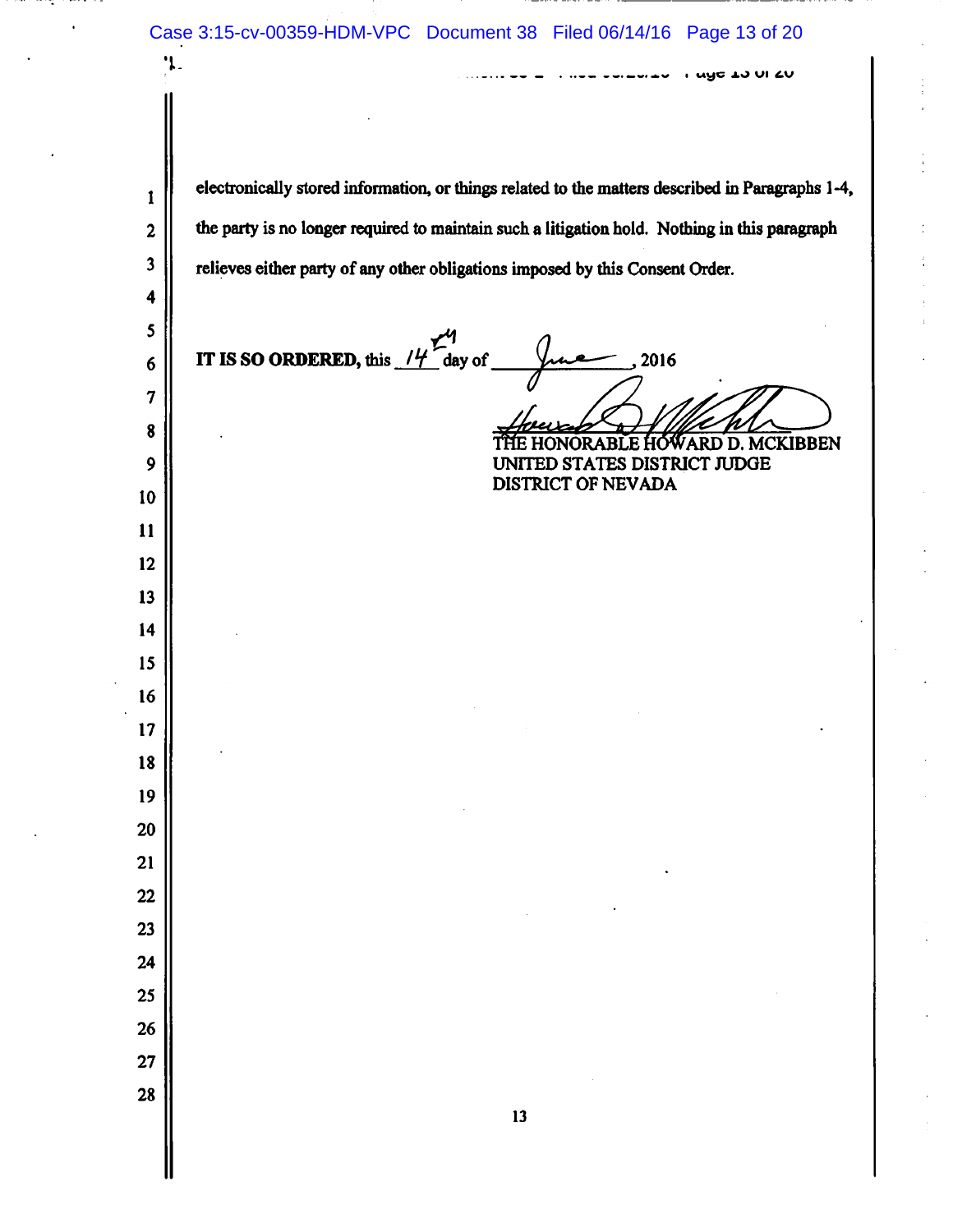# Case 3:15-cv-00359-HDM-VPC Document 38 Filed 06/14/16 Page 14 of 20

 $\ddot{\ddot{\cdot}}$ 

 $\sim$ 

| Nr              |                                                                       |                                                                                    |  |
|-----------------|-----------------------------------------------------------------------|------------------------------------------------------------------------------------|--|
|                 |                                                                       |                                                                                    |  |
|                 |                                                                       |                                                                                    |  |
|                 |                                                                       |                                                                                    |  |
|                 |                                                                       |                                                                                    |  |
|                 |                                                                       |                                                                                    |  |
|                 |                                                                       | By their signatures below, the parties consent to the entry of this Consent Order. |  |
|                 | FOR THE UNITED STATES:                                                |                                                                                    |  |
| 3               | Dated: Macp 2                                                         |                                                                                    |  |
|                 | 2016                                                                  |                                                                                    |  |
|                 |                                                                       |                                                                                    |  |
|                 | DANIEL G. BOGDEN<br>United States Attorney                            | VANITA GUPTA                                                                       |  |
| 6               |                                                                       | Principal Deputy Assistant Attorney General                                        |  |
| 7               |                                                                       |                                                                                    |  |
| 8               |                                                                       |                                                                                    |  |
| 9               | HOLLY A. VANCE                                                        |                                                                                    |  |
|                 | Assistant United States Attorney                                      | SAMEENA SHINA MAJEED<br>Chief                                                      |  |
| 10              | United States Attorney's Office<br>100 West Liberty Street, Suite 600 | R TAMAR HAGLER                                                                     |  |
| $\mathbf{11}$   | Reno, Nevada 89501                                                    | Deputy Chief<br>AURORA BRYANT                                                      |  |
| 12              | Tol. (775) 784-5438                                                   | <b>CHRISTOPHER BELEN</b>                                                           |  |
| 13              | Fax: (775) 784-5181                                                   | Trial Attorneys                                                                    |  |
|                 |                                                                       | Housing and Civil Enforcement Section<br>Civil Rights Division                     |  |
| 14              |                                                                       | U.S. Department of Justice                                                         |  |
| 15              |                                                                       | 950 Pennsylvania Avenue, NW                                                        |  |
| 16              |                                                                       | Northwestern Building, 7th Floor<br>Washington, DC 20530                           |  |
| 17              |                                                                       | Tel: (202) 305-4013                                                                |  |
| 18              |                                                                       | Pex: (202) 514-1116                                                                |  |
|                 |                                                                       | Aurora.Bryant@usdoj.gov                                                            |  |
| 19              | FOR THE DEFENDANTS:                                                   |                                                                                    |  |
| 20<br>٠         |                                                                       |                                                                                    |  |
| 21<br>$\bullet$ | Dated: $\frac{May 30,3016}{Bx^2}$                                     |                                                                                    |  |
| 22              |                                                                       |                                                                                    |  |
| 23              |                                                                       |                                                                                    |  |
|                 | Betty Brinson                                                         |                                                                                    |  |
| 24              |                                                                       |                                                                                    |  |
| 25              | Dated:                                                                |                                                                                    |  |
| 26              |                                                                       |                                                                                    |  |
| 27              |                                                                       |                                                                                    |  |
| 28              | Hughston Brinson                                                      |                                                                                    |  |
|                 |                                                                       |                                                                                    |  |
|                 |                                                                       | 14                                                                                 |  |
| <b>P.82</b>     | <b>PEZI</b>                                                           | BPT OF JUSTICE                                                                     |  |
|                 |                                                                       | <b>EC:47 9100-02-114</b>                                                           |  |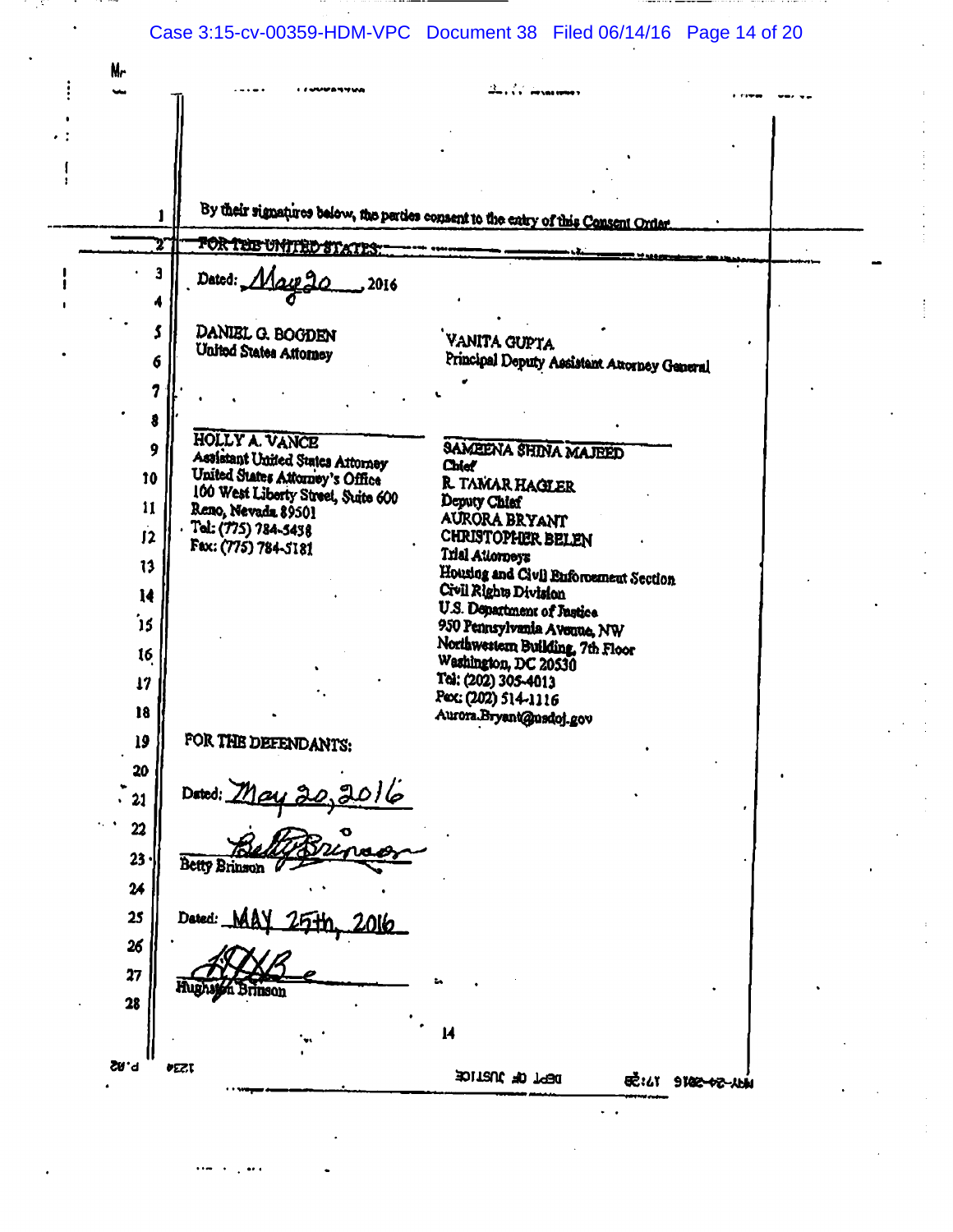$\sim$   $\sim$   $\sim$ 

 $140$  Description

By their signatures below, the parties consent to the entry of this Consent Order.  $\mathbf{1}$ FOR THE UNITED STATES:  $\overline{2}$ 3 Dated: May Up . 2016 4 **VANITA GUPTA** DANIEL G. BOGDEN 5 Principal Deputy Assistant Attorney General **United States Attorney** 6 7 . a. Vance 8 HOLLY A NANCE<br>Assistant United States Attorney SAMEENA SHINA MA 9 **Chief** United States Attorney's Office R. TAMAR HAGLER 10 100 West Liberty Street, Suite 600 Deputy Chief Reno, Nevada 89501 AURORA BRYANT  $11$ Tel: (775) 784-5438 **CHRISTOPHER BELEN**  $12$ Fax: (775) 784-5181 **Trial Attorneys** Housing and Civil Enforcement Section 13 **Civil Rights Division** U.S. Department of Justice 14 950 Pennsylvania Avenue, NW 15 Northwestern Building, 7th Floor Washington, DC 20530 16 Tel: (202) 305-4013 Fax: (202) 514-1116  $\cdot$ 17 Aurora.Bryant@usdoj.gov 18 FOR THE DEFENDANTS: 19 20 Dated: 21 22 23 **Betty Brinson** 24 Dated: 25 26  $27$ Hughston Brinson 28  $14$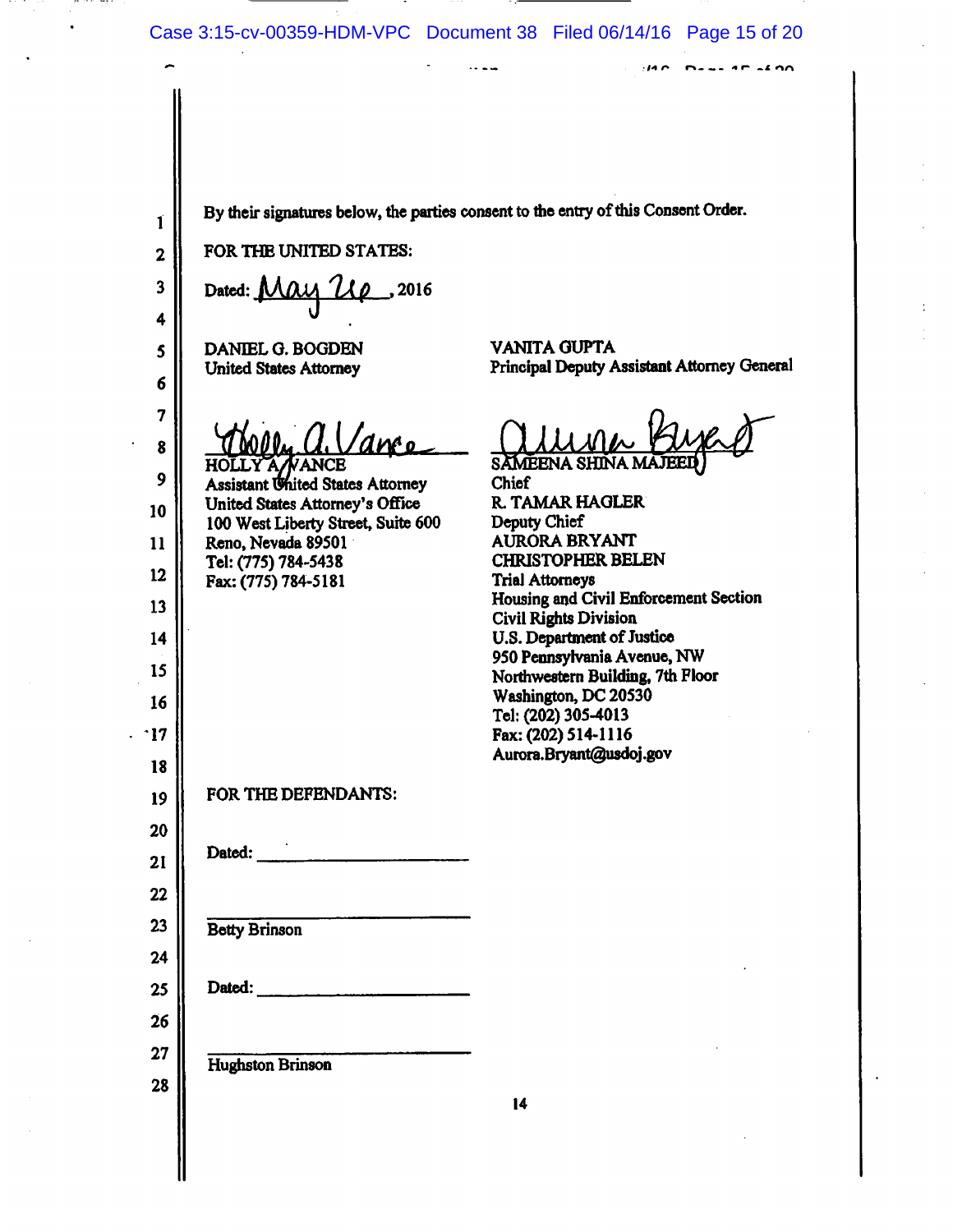$\mathbf{1}$ 

 $\mathbf{2}$ 

 $\overline{\mathbf{3}}$ 

4

5

6

 $\overline{7}$ 

8

9

10

11

 $12$ 

13

14

15

16

17

18

19

20

21

### **APPENDIX A**

### **Nondiscrimination Policy**

It is the policy of this Landlord to comply with Title VIII of the Civil Rights Act of 1968, as amended, commonly known as the Fair Housing Act, by ensuring that rental units are available to all persons without regard to race, color, religion, national origin, disability, familial status (having children under age 18), or sex. This policy means that, among other things, the owners of this property and all their agents and employees with the responsibility for renting, managing, or administering any apartments must not discriminate in any aspect of the rental of dwellings against qualified applicants or tenants. Specifically, they may not:

- Refuse to rent, refuse to negotiate for the rental of, or otherwise make unavailable А. or deny, a dwelling to any person because of race, color, religion, national origin, disability, familial status, or sex:
- **B.** Discriminate against any person in the terms, conditions or privileges of rental of a dwelling, or in the provision of services or facilities in connection therewith. because of race, color, religion, national origin, disability, familial status, or sex;
- C. Make, print, or publish, or cause to be made, printed, or published any notice, statement, or advertisement, with respect to the rental of a dwelling that indicates any preference, limitation, or discrimination based on race, color, religion. national origin, disability, familial status, or sex:
- D. Represent to persons because of race, color, religion, national origin, disability, familial status, or sex that any dwelling is not available for inspection or rental when such dwelling is in fact so available; or
- E. Coerce intimidate, threaten, or interfere with any person in the exercise or enjoyment of, or on account of his/her having exercised or enjoyed, or on account of his/her having aided or encouraged any other person in the exercise or enjoyment of, any right granted or protected by the Fair Housing Act.

22 Any agent or employee who fails to comply with this Nondiscrimination Policy will be subject to appropriate disciplinary action. Any action taken by an agent or employee that results 23 in unequal service to, treatment of, or behavior toward tenants or actual or potential applicants on the basis of race, color, religion, national origin, disability, familial status, or sex may constitute  $24$ a violation of state and federal fair housing laws. 25

Any tenant or applicant who believes that any of the above policies have been violated by 26 any owner, agent, or employee may contact the U.S. Department of Housing and Urban Development at 1-888-799-2085, or the U.S. Department of Justice at 1-800-896-7743 or 202- $27$ 514-4713. 28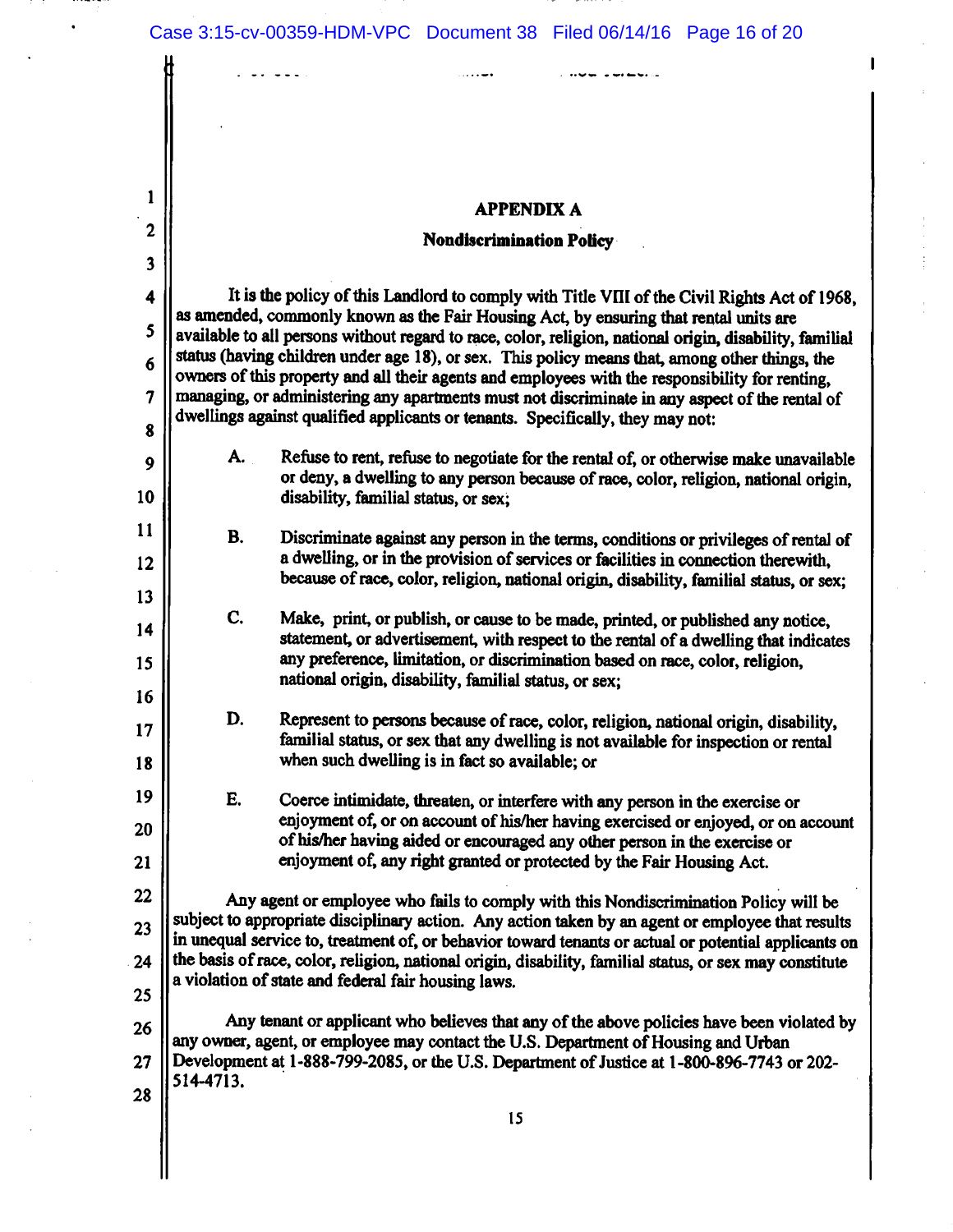$\cdots$ 

..... --- -

3 T

 $\bar{z}$  $\bullet$ 

is trong

**Contract Contract** 

 $\mathbf{u}$ 

 $\begin{array}{c} \begin{array}{c} \begin{array}{c} \end{array} \end{array} \end{array}$ 

\_\_\_\_\_\_\_\_\_\_\_

| $\mathbf{1}$            |                                                                                                    | <b>APPENDIX B</b>                                                                               |  |  |  |
|-------------------------|----------------------------------------------------------------------------------------------------|-------------------------------------------------------------------------------------------------|--|--|--|
| $\overline{\mathbf{c}}$ |                                                                                                    | <b>Certification of Completion of Training</b>                                                  |  |  |  |
| $\overline{\mathbf{3}}$ | $On_$                                                                                              | . I successfully completed an in-person training on the                                         |  |  |  |
| $\ddot{\mathbf{4}}$     |                                                                                                    | requirements of the federal Fair Housing Act, 42 U.S.C. §§ 3601-3631, including the prohibition |  |  |  |
| 5                       | against discrimination based on familial status, in compliance with the Consent Order entered by   |                                                                                                 |  |  |  |
| 6                       |                                                                                                    |                                                                                                 |  |  |  |
| $\overline{7}$          | the United States District Court for the District of Nevada in United States v. Brinson. I certify |                                                                                                 |  |  |  |
| 8                       | that I fully understand my obligations under that Consent Order.                                   |                                                                                                 |  |  |  |
| 9<br>10                 |                                                                                                    |                                                                                                 |  |  |  |
| 11                      | Signature                                                                                          |                                                                                                 |  |  |  |
| 12                      |                                                                                                    |                                                                                                 |  |  |  |
| 13                      | Print name                                                                                         |                                                                                                 |  |  |  |
| 14                      |                                                                                                    |                                                                                                 |  |  |  |
| 15                      | <b>Job Title/Position</b>                                                                          |                                                                                                 |  |  |  |
| 16                      | Date                                                                                               |                                                                                                 |  |  |  |
| 17                      |                                                                                                    |                                                                                                 |  |  |  |
| 18                      |                                                                                                    |                                                                                                 |  |  |  |
| 19                      |                                                                                                    |                                                                                                 |  |  |  |
| <b>20</b><br>21         |                                                                                                    |                                                                                                 |  |  |  |
| $\overline{22}$         |                                                                                                    |                                                                                                 |  |  |  |
| 23                      |                                                                                                    |                                                                                                 |  |  |  |
| 24                      |                                                                                                    |                                                                                                 |  |  |  |
| 25                      |                                                                                                    |                                                                                                 |  |  |  |
| 26                      |                                                                                                    |                                                                                                 |  |  |  |
| 27                      |                                                                                                    |                                                                                                 |  |  |  |
| 28                      |                                                                                                    | 16                                                                                              |  |  |  |
|                         |                                                                                                    |                                                                                                 |  |  |  |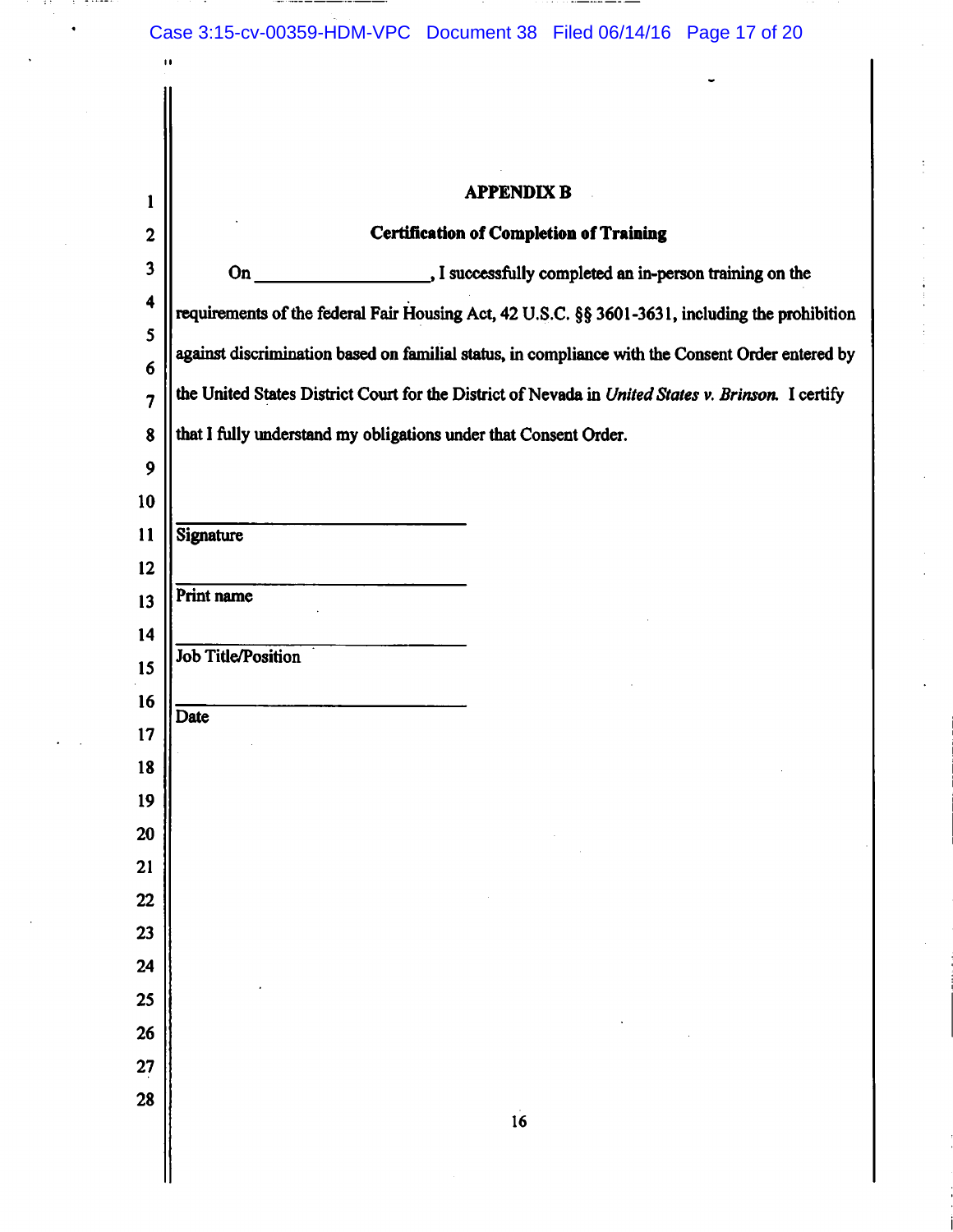**Contract Contract** 

a ta 1972

 $\bullet$ 

 $\sim$   $-$ 

 $\mathbf{H}$ 

 $\mathbf{1}$ 

 $26\phantom{.}$ 

 $27$ 

28

## **APPENDIX C**

 $\star$  .

 $1.777740$  Dame 10 of 20

### **Full and Final Release of Claims**

| $\mathbf{2}$            | <b>Full and Final Release of Claims</b>                                                                                                                                                                  |  |  |  |  |  |
|-------------------------|----------------------------------------------------------------------------------------------------------------------------------------------------------------------------------------------------------|--|--|--|--|--|
| $\overline{\mathbf{3}}$ | In consideration for the parties' agreement to the terms of the Consent Order entered in                                                                                                                 |  |  |  |  |  |
| $\overline{\mathbf{4}}$ | United States v. Brinson, as approved by the United States District Court for the District of                                                                                                            |  |  |  |  |  |
| 5                       | Nevada, and in consideration for the payment of $\mathcal S$ , I,                                                                                                                                        |  |  |  |  |  |
| 6                       | [print name], do hereby agree, to remise, release, and forever discharge any and all claims of<br>any kind, nature or description whatsoever, related to the facts at issue in the litigation referenced |  |  |  |  |  |
| 7                       | above, or in any way related to that litigation, up to and including the date of the entry of the                                                                                                        |  |  |  |  |  |
| 8                       | Consent Order, that I may have against Defendants Betty Brinson, Hughston Brinson, and their                                                                                                             |  |  |  |  |  |
| 9                       | agents, employees, officers, members, executors, spouses, administrators, successors, insurers,<br>and assigns.                                                                                          |  |  |  |  |  |
|                         |                                                                                                                                                                                                          |  |  |  |  |  |
| 10                      | I acknowledge and understand that, by signing this Release, I am waiving any right to                                                                                                                    |  |  |  |  |  |
| 11                      | pursue my own legal action against Defendants Betty Brinson and Hughston Brinson based on<br>the discrimination alleged by the United States in this case.                                               |  |  |  |  |  |
| 12                      |                                                                                                                                                                                                          |  |  |  |  |  |
| 13                      | I also acknowledge that I have been informed that I may review the terms of this Release                                                                                                                 |  |  |  |  |  |
| 14                      | with an attorney of my choosing, and to the extent that I have not obtained legal advice, I<br>voluntarily and knowingly waive my right to do so.                                                        |  |  |  |  |  |
| 15                      |                                                                                                                                                                                                          |  |  |  |  |  |
| 16                      | I waive any claims I may have against the United States, the Department of Justice, or its                                                                                                               |  |  |  |  |  |
| $17\phantom{.}$         | agents or employees, arising out of this action. This Release constitutes the entire agreement<br>between Defendants Betty Brinson, Hughston Brinson, and me, without exception or exclusion.            |  |  |  |  |  |
| 18                      |                                                                                                                                                                                                          |  |  |  |  |  |
| 19                      | I declare under penalty of perjury that the foregoing is true and correct.                                                                                                                               |  |  |  |  |  |
| 20                      | Executed this $\_\_\_$ day of $\_\_\_\_\_$ , 20.                                                                                                                                                         |  |  |  |  |  |
| 21                      |                                                                                                                                                                                                          |  |  |  |  |  |
| 22                      | Signature                                                                                                                                                                                                |  |  |  |  |  |
| 23                      |                                                                                                                                                                                                          |  |  |  |  |  |
| 24                      | <b>Print Name</b>                                                                                                                                                                                        |  |  |  |  |  |
|                         |                                                                                                                                                                                                          |  |  |  |  |  |
| 25                      |                                                                                                                                                                                                          |  |  |  |  |  |

Address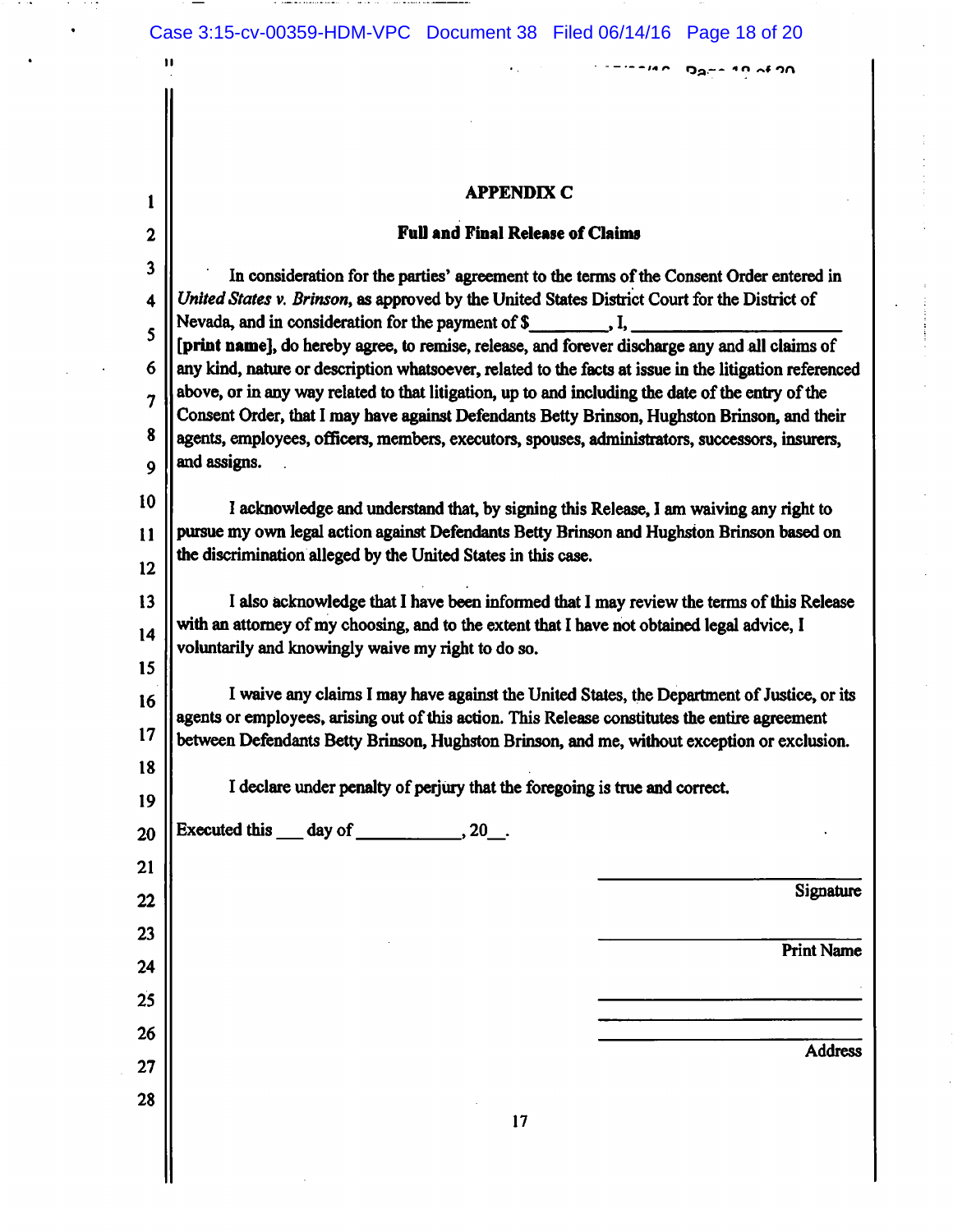Case 3:15-cv-00359-HDM-VPC Document 38 Filed 06/14/16 Page 19 of 20

and the company of the company

 $\sim$ 

. . . -12 in the fill

|                  | Itə                                                                                              |  |  |  |  |  |
|------------------|--------------------------------------------------------------------------------------------------|--|--|--|--|--|
|                  |                                                                                                  |  |  |  |  |  |
|                  |                                                                                                  |  |  |  |  |  |
| 1                | <b>APPENDIX D</b>                                                                                |  |  |  |  |  |
| $\boldsymbol{2}$ | <b>NOTICE TO PUBLIC</b>                                                                          |  |  |  |  |  |
| 3                | , 2016, the United States District Court for the District of<br>On                               |  |  |  |  |  |
| 4                |                                                                                                  |  |  |  |  |  |
| 5                | Nevada entered a consent order resolving litigation brought by the United States Department of   |  |  |  |  |  |
| 6                | Justice in Carson City, Nevada. The litigation alleged that the Defendants, Betty Brinson and    |  |  |  |  |  |
| 7                | Hughston Brinson, discriminated against residents on the basis of familial status by refusing to |  |  |  |  |  |
| 8                | rent to families with children and by placing discriminatory advertisements. The parties have    |  |  |  |  |  |
| 9                | agreed to this Consent Order to avoid litigation.                                                |  |  |  |  |  |
| 10               | Under this Consent Order, you may be entitled to receive monetary relief if you have or          |  |  |  |  |  |
| 11               | had children in your household and were discriminated against on that basis while residing or    |  |  |  |  |  |
| 12               |                                                                                                  |  |  |  |  |  |
| 13               | seeking to reside at any of the following properties:                                            |  |  |  |  |  |
| 14               | 704 W. Caroline St.<br>818 N. Minnesota St.                                                      |  |  |  |  |  |
| 15               | 916 N. Minnesota St.<br>920 N. Minnesota St.                                                     |  |  |  |  |  |
| 16               | 950 N. Minnesota St.                                                                             |  |  |  |  |  |
| 17               | 360 Bath St.<br>140 E. Park St.                                                                  |  |  |  |  |  |
| 18               | 144 E. Park St.<br>801 N. Carson St.                                                             |  |  |  |  |  |
| 19               | 1421 N. Carson St.                                                                               |  |  |  |  |  |
| 20<br>21         | Discrimination may include being turned away from renting because of the presence of             |  |  |  |  |  |
| 22               | children in your household, or being evicted or threatened with eviction because of the presence |  |  |  |  |  |
| 23               | of children in your household.                                                                   |  |  |  |  |  |
| 24               | If you believe that you have been discriminated against, please contact the United States        |  |  |  |  |  |
| 25               |                                                                                                  |  |  |  |  |  |
| 26               | Department of Justice at 1-800-896-7743, mailbox number 991, or write or send an email to:       |  |  |  |  |  |
| 27               | United States Department of Justice<br>Attn: DJ # 175-46-137                                     |  |  |  |  |  |
| 28               | 18                                                                                               |  |  |  |  |  |
|                  |                                                                                                  |  |  |  |  |  |
|                  |                                                                                                  |  |  |  |  |  |